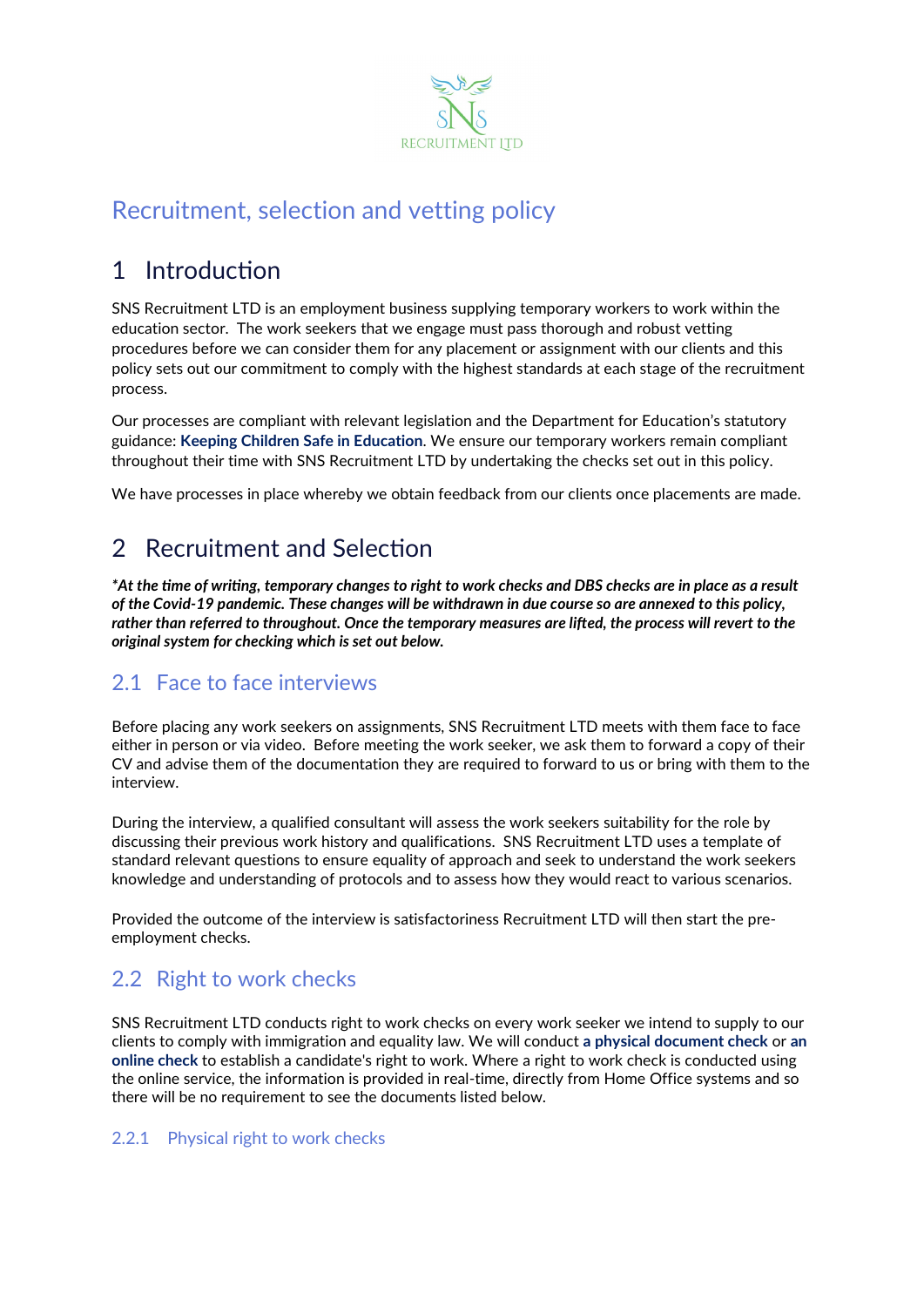

For physical document checks we follow the three-step process set out in the [Home Office Guidance:](https://www.gov.uk/government/publications/right-to-work-checks-employers-guide)  An employer's guide [to right to work checks:](https://www.gov.uk/government/publications/right-to-work-checks-employers-guide)

#### • **Step one:**

We **obtain** the work seekers original documents. The work seeker must provide us with either one document from [LIST A](https://assets.publishing.service.gov.uk/government/uploads/system/uploads/attachment_data/file/774286/Right_to_Work_Checklist.pdf) of the Home Office right to work checklist or any of the documents or combination of documents from [LIST B](https://assets.publishing.service.gov.uk/government/uploads/system/uploads/attachment_data/file/774286/Right_to_Work_Checklist.pdf) of the checklist. We only accept original documents. Photocopies or electronic scans are not acceptable.

#### • **Step two:**

We take reasonable steps to check that the document is valid and that the work seeker is the person named in the document.

For each document we complete the following checks:

- check any photographs are consistent with the appearance of the work seeker;
- check any dates of birth listed are consistent across documents and that we are satisfied that these correspond with the appearance of the work seeker;
- check that the expiry date for permission to be in the UK has not passed;
- check that the documents are valid and genuine, have not been tampered with and belong to the holder; and
- if given two documents which have different names, we ask for a further document to explain the reason for this. The further document could be a marriage certificate, a divorce decree absolute, a deed poll or a statutory declaration.
- **Step three:**

We make a copy of the relevant page/s of the document in a format which cannot be subsequently altered. This can include a photocopy or a scan or where we take an electronic copy, this will be in a non-rewritable format.

Where the work seeker has provided us with a passport, we will photocopy or scan the following: any page with the document expiry date, the holder's nationality, date of birth, signature, leave expiry date, biometric details, photograph and any page containing information indicating that the holder has an entitlement to enter or remain in the UK and undertake the work in question.

For all other documents, we make a clear copy or scan of the document in full, including both sides of a Biometric Residence Permit.

All copies of documents taken will be kept securely for the duration of the work-seekers engagement with SNS Recruitment LTD and for two years afterwards. The copy will then be securely destroyed.

#### 2.2.2 Online right to work checks

For online right to work checks we will follow the three basic steps set out in the the [Home Office](https://www.gov.uk/government/publications/right-to-work-checks-employers-guide)  [Guidance: An employer's guide to right to work checks:](https://www.gov.uk/government/publications/right-to-work-checks-employers-guide)

• **Step one:**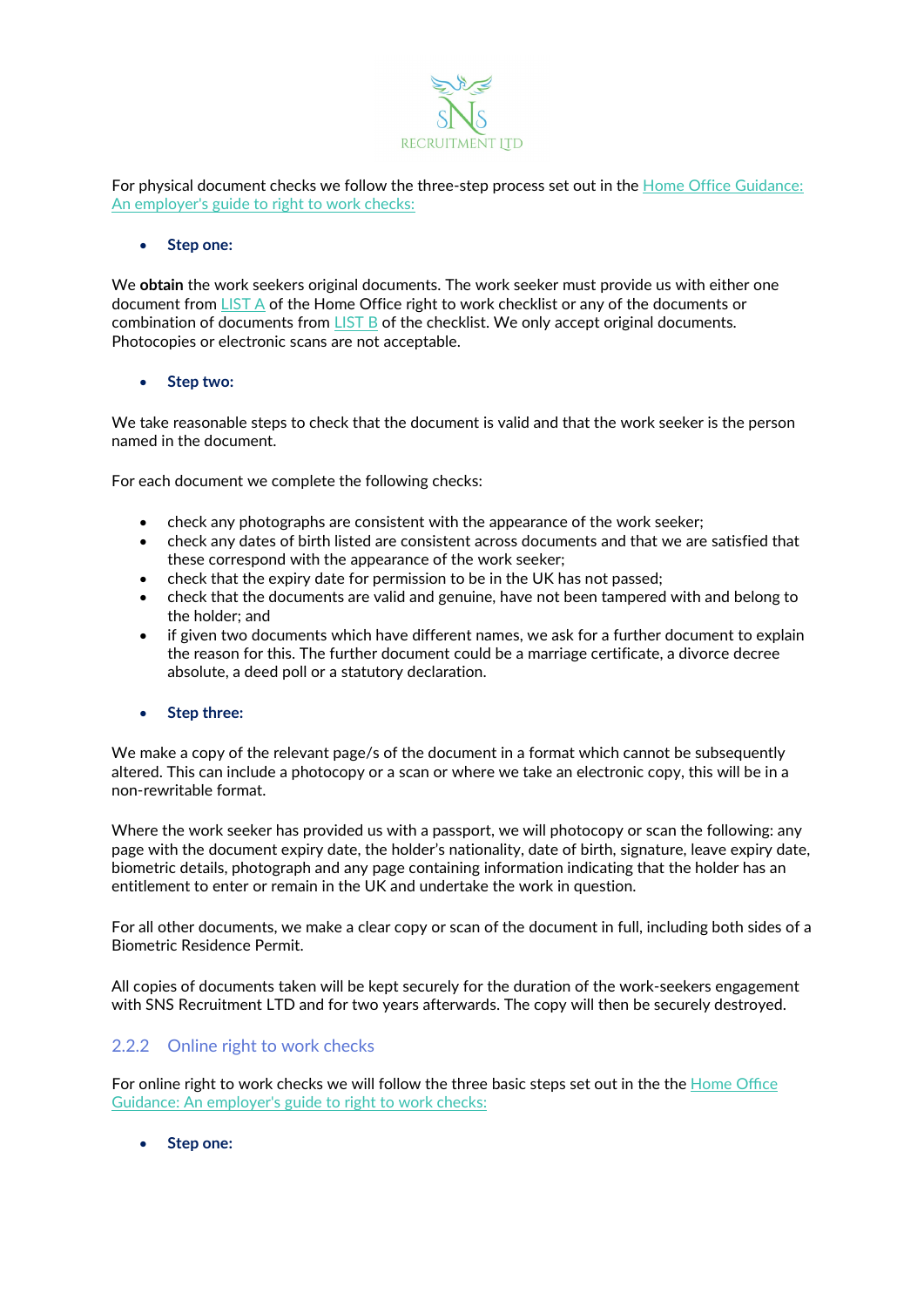

We use the Home Office online right to work checking service in respect of an individual and will only employ the person, if the online check confirms they are entitled to do the work in question;

#### • **Step two:**

We satisfy ourselves that any photograph on the online right to work check is of the individual presenting themselves for work; and

#### • **Step three:**

We retain a clear copy of the response provided by the online right to work check (storing that response securely, electronically or in hardcopy) for the duration of employment and for two years afterwards.

#### 2.3 ID checks and proof of address

In addition to the above right to work documents, we also require the work seeker to provide us with two documents to confirm their identity and proof of address. The type of documents that we accept are: driving licence, utility bill, bank statement, government document/letter which includes the work seekers national insurance number.

Copies of documents will be taken and noted with the date the documents were checked. Copies will be kept securely for the duration of the work-seekers engagement with SNS Recruitment LTD and for at least 1 year after. The copy will then be securely destroyed.

#### 2.4 References

In accordance with Regulation 22 of the Conduct of Employment Agencies and Employment Businesses Regulations 2003 (and the terms of the Crown Commercial Service (CCS) Framework), we require (at least) two references that must cover the previous two years of employment for all work seekers. One reference must be from the work seekers' most recent employer. References must be from non-family members who give their consent for the reference to be forwarded to our clients.

We will verify all references by contacting the referees directly, either by telephone or email.

Verbal references will be recorded, and a copy of the record will be sent to the referee via their school email address to obtain their written confirmation that the record is correct and their consent to forward it to a third party. If the referee does not provide their written confirmation that the record is correct and give their consent, the reference will not be accepted.

Open references may be accepted, provided that they include the following information:

- the dates between which the work seeker worked for or with the referee;
- the role the work seeker undertook:
- whether the work seeker is deemed suitable to work with children;
- whether the referee would re-employ the work seeker; and
- whether the work seeker was subject to any disciplinary action and the circumstances, if any.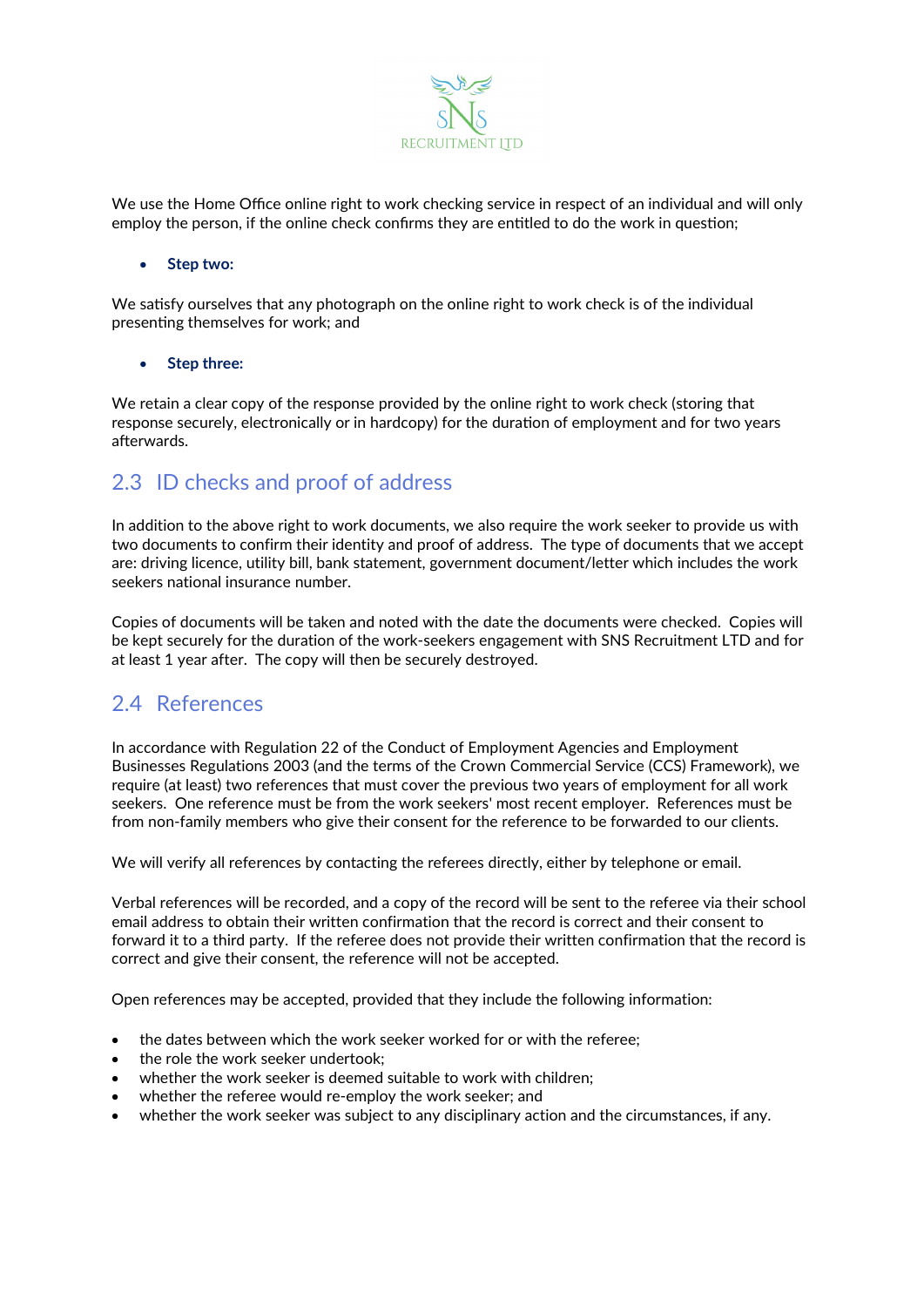

References from other employment businesses must, as a minimum, include dates of employment and details of any safeguarding issues if they are known.

# 3 Vetting

## 3.1 Rehabilitation of Offenders Act Declaration

During the registration process, all work seekers are required to complete our Rehabilitation of Offenders Act Declaration and, as required for regulated sectors, disclose all spent and unspent convictions, subject to the filtering rules.

If a work-seeker discloses any convictions, SNS Recruitment LTD will consult with the Teacher Regulation Agency, or for Wales, the Education Workforce Council, and the REC's legal helpline to obtain advice and guidance on whether the work seeker can work in the education sector.

## 3.2 Rehabilitation of Offenders Policy

As an organisation assessing applicants' suitability for positions which are included in the Rehabilitation of Offenders Act 1974 (Exceptions) Order and using criminal record checks processed through the Disclosure and Barring Service (DBS), SNS Recruitment LTD complies fully with the DBS code of [practice](https://www.gov.uk/government/publications/dbs-code-of-practice) and undertakes to treat all applicants for positions fairly.

SNS Recruitment LTD undertakes not to discriminate unfairly against any subject of a criminal record check on the basis of a conviction or other information revealed.

SNS Recruitment LTD can only ask an individual to provide details of convictions and cautions that SNS Recruitment LTD are legally entitled to know about. Where a DBS certificate at either standard or enhanced level can legally be requested (where the position is one that is included in the Rehabilitation of Offenders Act 1974 (Exceptions) Order 1975 as amended), and where appropriate (Police Act Regulations as amended),

SNS Recruitment LTD can only ask an individual about convictions and cautions that are not protected.

SNS Recruitment LTD is committed to the fair treatment of its staff, potential staff or users of its services, regardless of race, gender, religion, sexual orientation, responsibilities for dependents, age, physical/mental disability or offending background.

SNS Recruitment LTD has a written policy on the recruitment of ex-offenders, which is made available to all DBS applicants at the start of the recruitment process.

SNS Recruitment LTD actively promotes equality of opportunity for all with the right mix of talent, skills and potential and welcome applications from a wide range of candidates, including those with criminal records.

SNS Recruitment LTD select all candidates for interview based on their skills, qualifications and experience.

SNS Recruitment LTD ensures that all staff of SNS Recruitment LTD who are involved in the recruitment process have been suitably trained to identify and assess the relevance and circumstances of offences.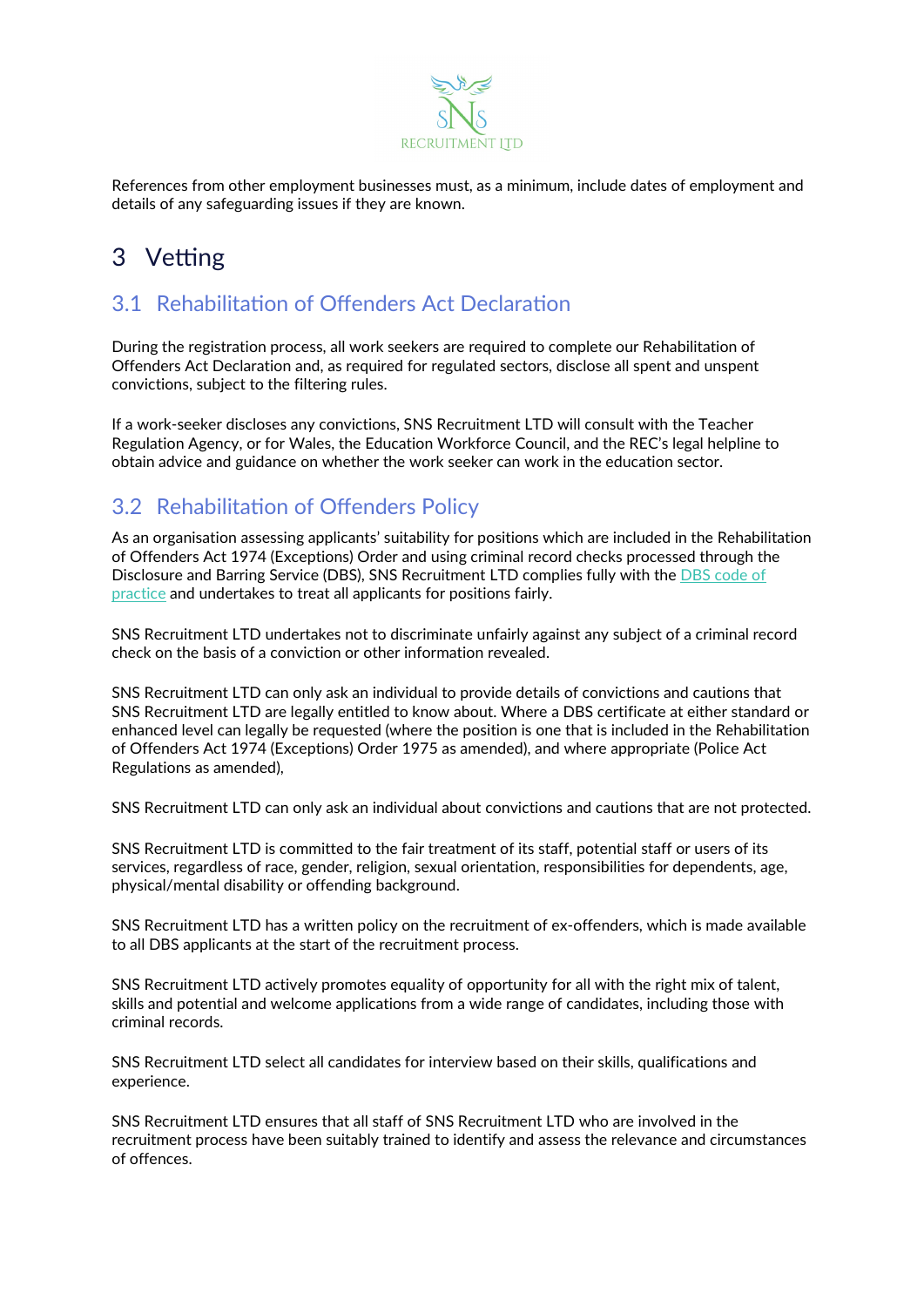

SNS Recruitment LTD also ensures that they have received appropriate guidance and training in the relevant legislation relating to the employment of ex-offenders, e.g. the Rehabilitation of Offenders Act 1974.

At interview, or in a separate discussion, SNS Recruitment LTD ensures that an open and measured discussion takes place on the subject of any offences or other matter that might be relevant to the position. Failure to reveal information that is directly relevant to the position sought could lead to withdrawal of an offer of employment/assignment.

SNS Recruitment LTD makes every subject of a criminal record check submitted to DBS aware of the existence of the code of practice and makes a copy available on request.

SNS Recruitment LTD undertakes to discuss any matter revealed on a DBS certificate with the individual seeking the position before withdrawing a conditional offer of employment

### 3.3 Disclosure and Barring Service and Update Service checks

SNS Recruitment LTD requires all our work seekers to have an enhanced Disclosure and Barring Service (DBS) check which includes a check on the Children's Barred List.

We view and take a copy of the original DBS certificate and, with consent from the work seeker, carry out a status check on the DBS Update Service. We record details of the check and the date the check is undertaken on the work seeker's file. If the Update Service check states that there is new information, we will require the work seeker to apply for a new DBS certificate before proceeding with their registration.

If a work seeker wishes to register with SNS Recruitment LTD and they are not already on the Update Service, a new DBS check will be required, and we would encourage the work seeker to subscribe to the Update Service. If they do not subscribe to the Update Service, we will require a new DBS check to be undertaken at least once a year.

SNS Recruitment LTD will undertake repeat status checks on the Update Service at least once a year, or more often if required by our clients, but no more than four times a year. We always obtain the work seeker's consent to undertake a status check.

If the DBS check shows details of a conviction or caution, in line with the Rehabilitation of Offenders Act 2014, we must email a copy of the DBS to the school.

Following the decision of the Department for Education to remove access to the stand-alone Barred List checking system for employment businesses from 1 April 2021, we cannot conduct this standalone check and we will not place any work seekers in a role without a full enhanced DBS check being completed. This check includes a Barred List check.

When reviewing a work seeker's DBS certificate, SNS Recruitment LTD will check that the certificate is for Child Workforce only and status checks on the Update Service will only be for Child Workforce.

The definition of 'work with adults', as set out in the Police Act 1997 (Criminal Records) Regulations is narrower than the definition of 'work with children' and refers to providing personal care to the adult. It is, therefore, not always the case that we will be entitled to view information relating to the adult barred lists. If there is any uncertainty as to whether a particular role is eligible for a criminal record check, we can use the [DBS eligibility tool](https://www.gov.uk/find-out-dbs-check) and, if necessary, obtain guidance from the DBS.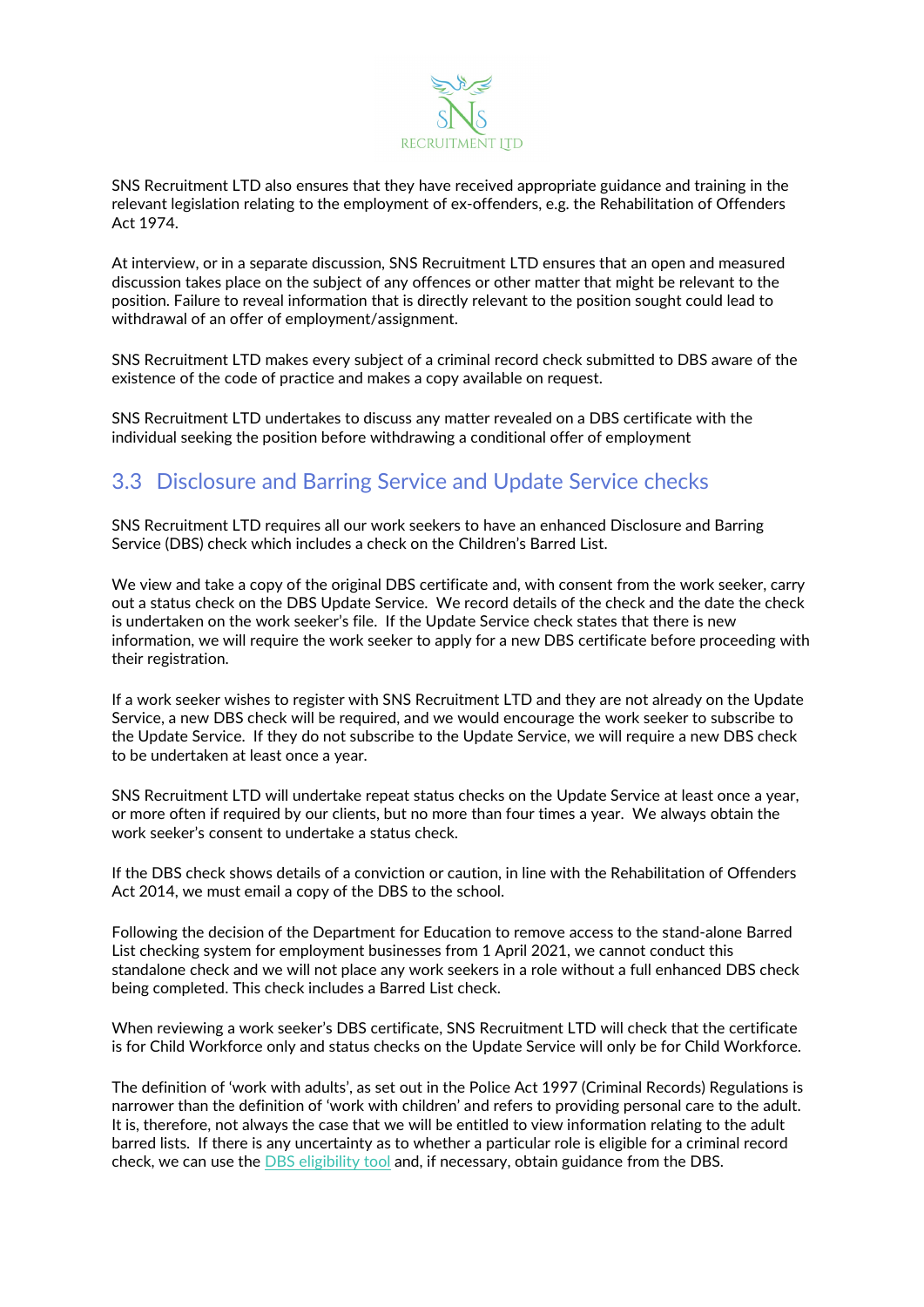

If a particular role is not eligible for an enhanced check against both the child and adult barred lists, we must not proceed with the check and if the work seeker has an existing DBS certificate covering both child and adult workforce, we will require them to undertake a new DBS for child workforce only.

### 3.4 Overseas Police Checks

All work seekers who have lived and worked in a single overseas country for more than six months in the last five years must provide an overseas police check.

If the work seeker is unable to provide a police check from the relevant country (for example, if the relevant country does not provide police checks), SNS Recruitment LTD may accept a statement of good conduct from the work seeker's previous employer within the relevant country. We would require the statement to include confirmation that, to the best of their knowledge, the work seeker has no criminal convictions and that they know of no reason why the work seeker should not work with children.

If we are unable to obtain a police check or a statement of good conduct, we will not proceed with the registration of the work seeker.

#### 3.5 Letter of professional standing for work seekers that have lived or worked overseas

For work seekers seeking teaching roles, that have lived or worked overseas SNS Recruitment LTD will request sight of a letter of professional standing issued by the professional regulatory authority where the individual worked. This check is completed to confirm the work seekers suitability for the role in line with SNS Recruitment LTD obligations under the Conduct Regulations.

Where the letter cannot be obtained and all reasonably practicable steps have been taken to obtain it, SNS Recruitment LTD will request the work seeker to provide an alternative document which confirms their suitability for the role. This may be a letter of good standing from the head teacher in the school that they worked in or additional professional references. In such a case where the letter of professional standing cannot be obtained, SNS Recruitment LTD may also refer to the Teacher Regulation Authority [Country Evidence table](https://eur02.safelinks.protection.outlook.com/?url=https%3A%2F%2Fteacherservices.education.gov.uk%2FMutualRecognition%2F&data=04%7C01%7CPatrick.Milnes%40rec.uk.com%7Ce58d915b99644890915e08d94b5d3e5c%7C872af0c7fa47416791d31eaace3ab8d8%7C0%7C0%7C637623686115299835%7CUnknown%7CTWFpbGZsb3d8eyJWIjoiMC4wLjAwMDAiLCJQIjoiV2luMzIiLCJBTiI6Ik1haWwiLCJXVCI6Mn0%3D%7C1000&sdata=voa3diHGtAqO5aXC0BfjHpLZbSh6NjfiZBkQPVyX8DE%3D&reserved=0) for guidance on what other document/s might confirm suitability.

SNS Recruitment LTD will then inform the client of the steps taken to comply with the suitability requirements which are set out in Regulation 22 of the Conduct Regulations.

#### 3.6 Qualifications and early career teachers (ECTs)/newly qualified teachers (NQTs)

Where the client, legislation or any professional body requires the work seeker to have a particular qualification or authorisation to work in the position offered by the client, we will obtain copies of original qualifications and authorisations and these will be available to our clients upon request.

Under the Education (School Teacher's Qualifications) (England) Regulations 2003, work seekers being supplied into a teaching position must be qualified to teach. In addition to checking the qualifications, we will also check the teacher's qualified teacher status via the Teacher Regulation Agency online portal. Please see further details below.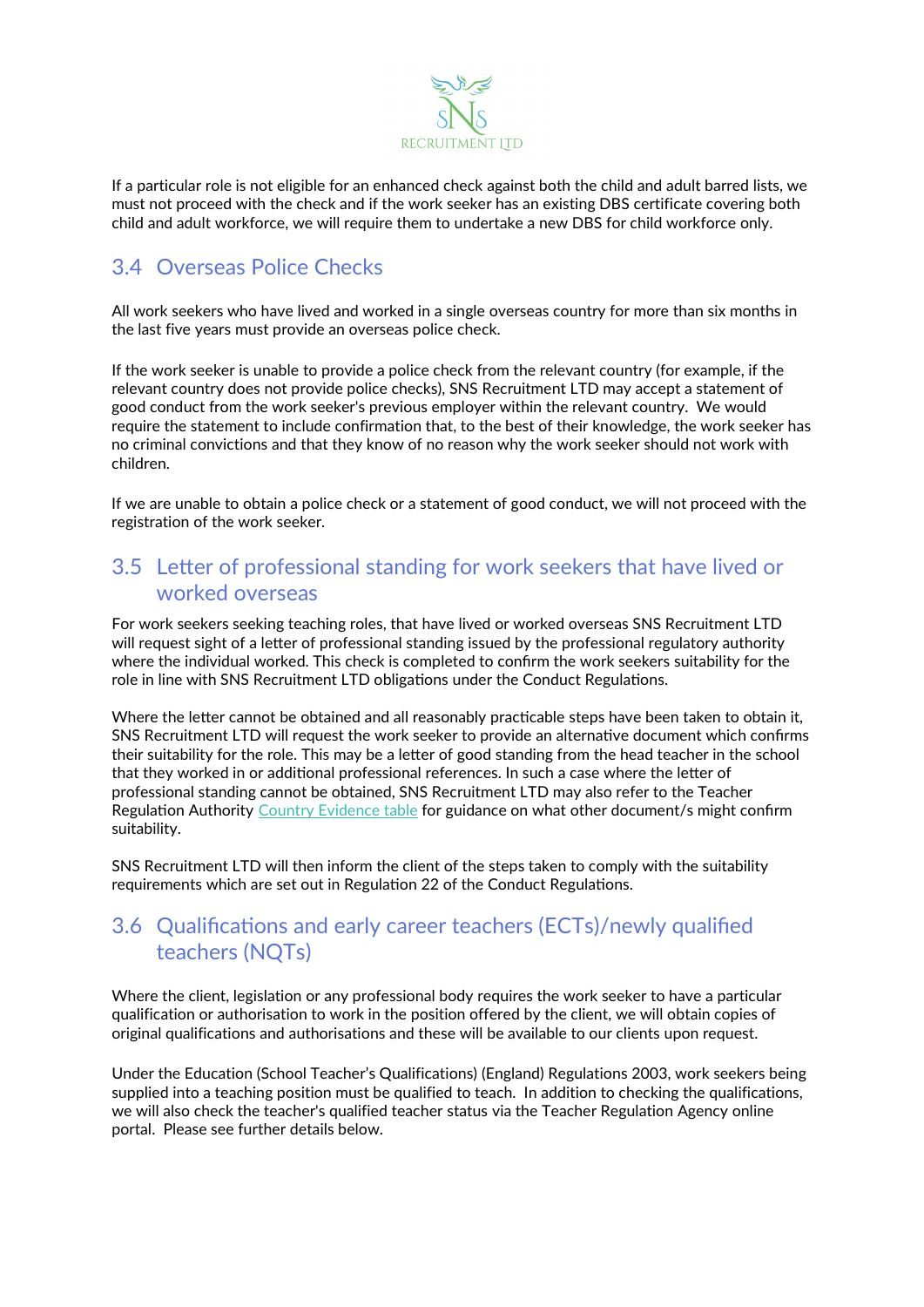

We will check overseas qualifications via the [UK's National Recognition Information Centre.](https://www.naric.org.uk/)

Wherever possible we will work with schools and ECTs/NQTs to find suitable induction placements. In England, an ECT is required to complete 6 full school terms. In Wales NQTs must complete 3 school terms but this can be done by working 380 sessions (a session is equivalent to either a morning or afternoon of teaching).

## 3.7 Teacher Regulation Agency / Education Workforce Council (Wales)

SNS Recruitment LTD will undertake checks via the [Teacher Regulation Authority](https://www.gov.uk/government/organisations/teaching-regulation-agency) (TRA), or in Wales, the [Education Workforce Council](http://www.ewc.wales/site/index.php/en/about) (EWC), to check a teachers UK qualified teacher status to ensure that qualification certificates are genuine and that there are no prohibitions or sanctions imposed against the work seeker. We will retain a screen print on the teacher's file as a record of these checks.

Additionally, we will undertake a check for all non-teaching support staff to ensure that there are no prohibitions or restrictions. A record of this check will be noted on the work seeker's file. If a prohibition or restriction is imposed, we will retain a screen print.

#### 3.8 Referrals

SNS Recruitment LTD as an employment business is a 'personnel supplier' and has a legal requirement under the **Safeguarding Vulnerable Groups Act 2006** to refer information to the DBS about individuals who have either harmed, or placed at risk of harm, a child or vulnerable adult.

Where SNS Recruitment LTD supplies or introduces a work seeker to a client, and the client subsequently removes the work seeker from carrying out 'regulated activity' because the client believes that the person has engaged in 'relevant conduct' or the 'harm test' is satisfied SNS Recruitment LTD must provide information to the DBS about this matter. Additionally, if SNS Recruitment LTD decides to withdraw our services from the work seeker because we believe that the work seeker engaged in 'relevant conduct' or that the 'harm test' is satisfied, we must provide information to the DBS about this.

'Relevant conduct' is defined as:

- Conduct which endangers a child or vulnerable adult or is likely to endanger a child or vulnerable adult,
- Conduct which, if repeated against a child or vulnerable adult would endanger or would be likely to endanger him,
- Conduct involving sexual material relating to children (including possession of such material),
- Conduct involving sexually explicit images depicting violence against human beings,
- Conduct of a sexual nature involving a child or vulnerable adult.

SNS Recruitment LTD has a duty to refer information to the DBS if the 'harm test' is satisfied, i.e. if SNS Recruitment LTD thinks that that the person may:

- Harm a child or vulnerable adult.
- Cause a child or vulnerable adult to be harmed,
- Put a child or vulnerable adult at risk of harm,
- Attempt to harm a child or vulnerable adult,
- Incite another to harm a child or vulnerable adult.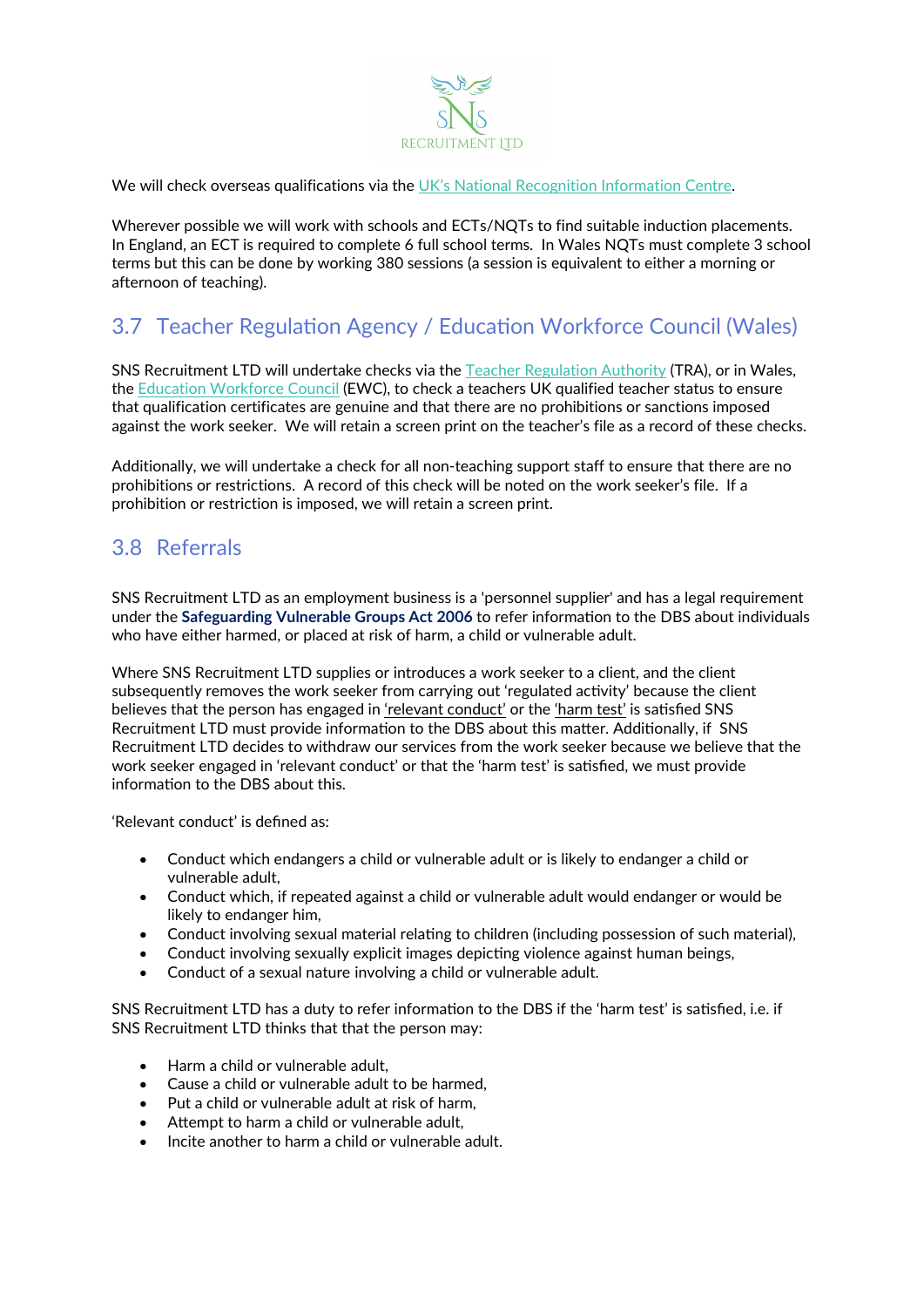

To ensure compliance with the DBS referral rules, we have processes in place to ensure that all staff are aware of the legal duty to make a DBS referral where necessary and know the process for doing so.

#### 3.9 Fitness to teach

To ensure compliance with the **Education (Health Standards) (England) Regulations 2002**, SNS Recruitment LTD will ask all work seekers to advise us of any health or disability issues that they believe are relevant to the role and which make it difficult for them to carry out functions that are essential to the role.

If a declaration is made, with consent from the work seeker, we will obtain confirmation from the work seeker's doctor that the work seeker is fit to teach. If we are unable to obtain this confirmation we will not proceed with the registration.

If a teacher has been retired on medical grounds by the Department of Education after 1 April 1997, the teacher will not be able to teach as they have been considered medically unfit. However, if the retirement was before 1 April 1997, the teacher may be able to work if they can evidence that they have the health and physical capacity to teach. This can be achieved by obtaining confirmation, in writing, from a GP. In these instances, they can only work a maximum of 2.5 days per week. This requirement only applies in England.

#### 3.10Disqualification

In order for SNS Recruitment LTD to comply with our obligations under the **Childcare Act 2006** and the **Childcare (Disqualification) and Childcare (Early Years Provision Free of Charge) Extended Entitlement (Amendment) Regulations 2018**, we must carry out appropriate checks to ensure that work seekers are not disqualified from teaching. Under the rules, individuals can either be disqualified from carrying out work with children in their own right, or disqualified by association because they live with somebody, or have somebody working in their home, who is disqualified.

#### 3.10.1 Disqualification by association checks

Changes to the disqualification rules were introduced in 2018 and since then, disqualification by association only applies to those who work in childcare in a domestic setting, such as in a childminder's home (previously it applied in schools and non-domestic settings such as nurseries).

For roles involving childcare which is carried in a domestic setting only, we will require a disqualification by association declaration to be signed by candidates before we place them in any roles.

#### 3.10.2 Disqualification checks

Disqualification checks are required for all candidates who are seeking work which involves 'relevant childcare roles', such as:

- provision of early years childcare
- later years childcare in nursery, primary or secondary school settings
- staff directly concerned with the management of the above.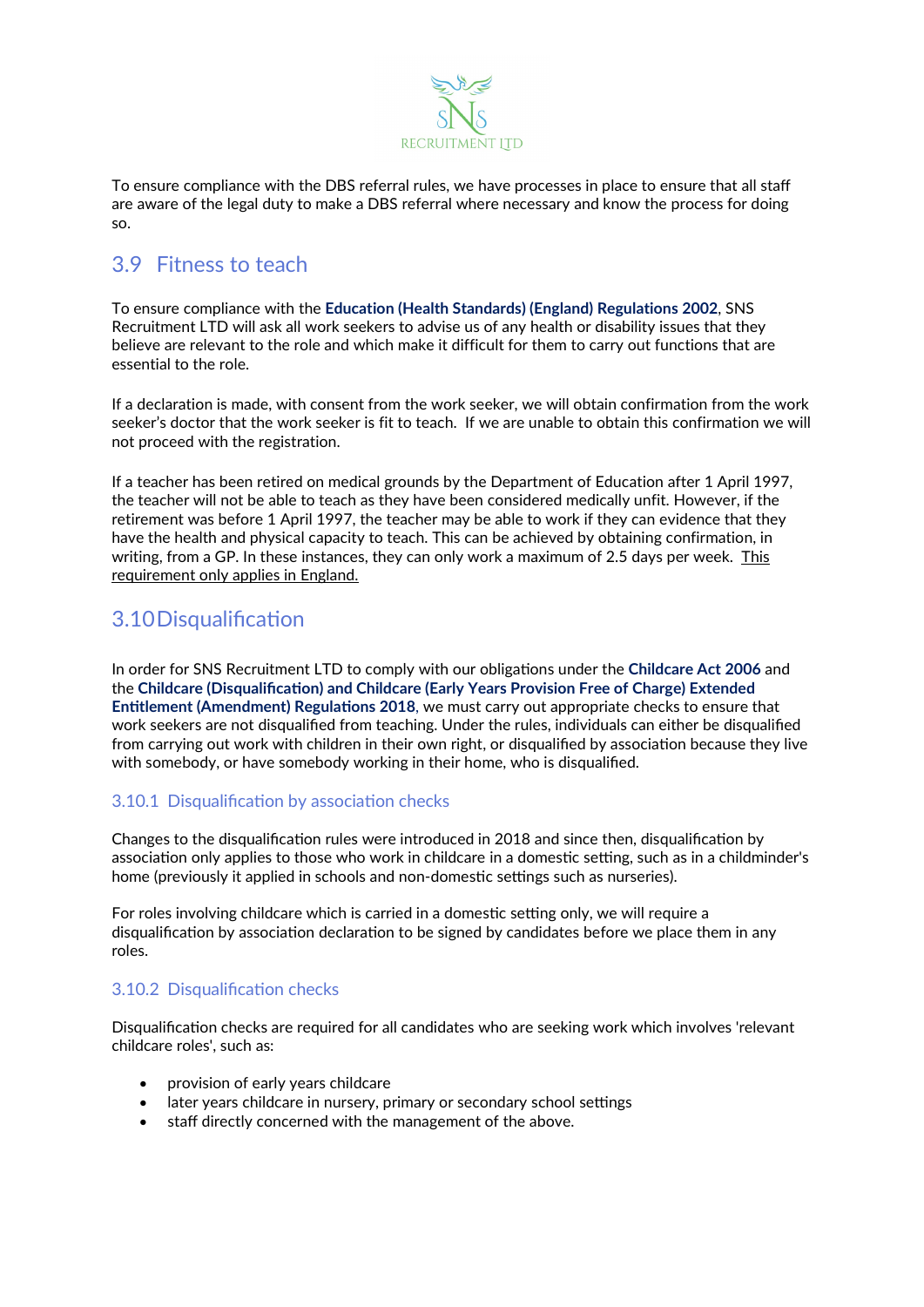

For candidates who do not work in these 'relevant childcare roles', we will not conduct disqualification checks. For example, the following roles are not covered, staff who:

- only provide education, childcare or supervised activity during school hours to children above reception age; or
- only provide childcare or supervised activities out of school hours for children who are aged 8 or over; and
- are not involved in the management of relevant provision.

# 4 Other checks

## 4.1 Continued suitability

In order to ensure that all work seekers registered with SNS Recruitment LTD meet safeguarding and suitability requirements on an ongoing basis, at least once a year we will conduct status and Teacher Regulation Authority/Education Workforce Council checks (subject to any shorter period imposed by a client).

Where a work seeker has not worked with us for a period of three to six months, we will conduct status and Teacher Regulation Authority/Education Workforce Council checks and obtain an additional reference/s to cover the period in question.

Where a work-seeker has not worked with us for over six months the registration process will be repeated in full.

I have read and understood this policy and agree to abide by its terms.

Signed Javaughn Mcneish

Dated *J.McNeish*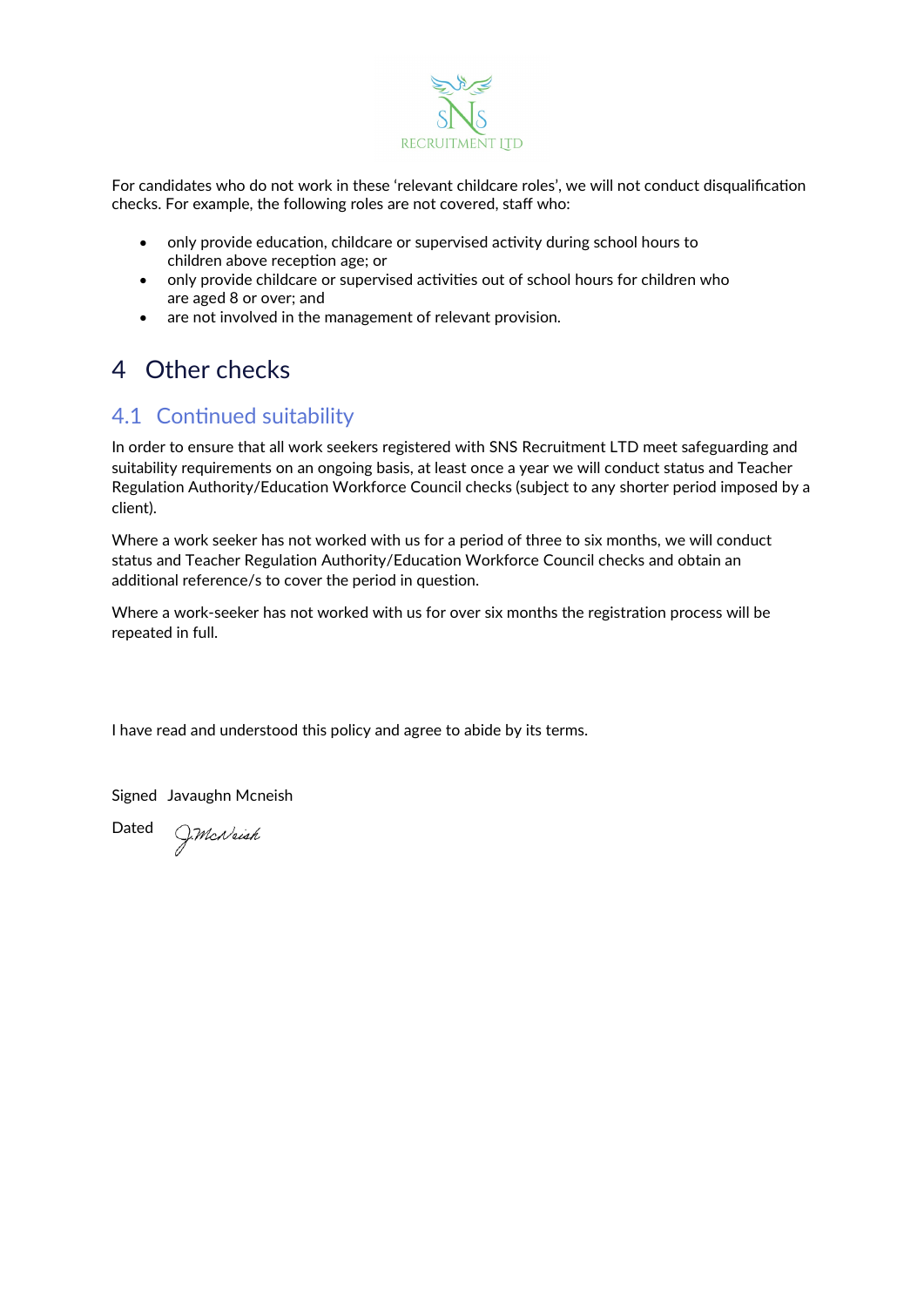

# Appendix: Temporary changes in place during Covid-19

# Right to work checks

On 31 March 2020, the Government announced temporary adjustments to right to work checks, making it easier for employers to recruit during the Covid-19 pandemic. The changes allow agencies to carry out checks remotely; whereby the candidate first submits a photo or scanned copy of the original document and then, during a video call, holds up the original document to the camera for the employer to see and compare to the photo or scanned document.

On 26 August 2021, Home Office confirmed that the temporary adjustments will be extended and remain in force until 5 April 2022. From that date, you must follow the prescribed checks set out in the Home Office guidance; [Right to Work Checks: an Employer's Guide.](https://www.gov.uk/government/collections/right-to-work-checks-employer-guidance) A scanned copy or a photo of original documents will no longer provide a defence against liability for a civil penalty.

This means that when carrying out a document check you must be in possession of the original documents. You can no longer accept a scanned copy or a photo of original documents, as this will not provide you with a defence against a civil penalty.

Alternatively, where applicable, you can use the [Home Office right to work online service](https://www.gov.uk/view-right-to-work), where information is provided in real-time direct from Home Office systems and does not require you to see or check the individual's physical documents. However, employers cannot insist individuals use this service or discriminate against those who choose to use their documents to prove their right to work.

Whilst the ability to perform an adjusted check is due to be removed in April 2022, the Home Office has decided to remove the requirement to conduct a retrospective right to work check for those who did have the adjusted check done. This means there is no requirement to carry out retrospective checks on those who had a COVID-19 adjusted check between 30 March 2020 and 5 April 2022 (inclusive). Businesses will maintain a defence against a civil penalty if the check undertaken during this period was done in the prescribed standard manner or as set out in the COVID-19 adjusted checks guidance.

## DBS checks

Similarly, since 19 March 2020, the DBS standard and enhanced ID checking guidance was changed for a

temporary period. The changes introduced enable:

- ID documents to be viewed over video link,
- Scanned images to be used in advance of the DBS check being submitted, and
- The applicant will be required to present the original versions of these documents when they first attend their employment or volunteering role.

It is unknown as to how long these temporary measures will be in force for. However, given that the original system for right to work checks is due to come back into force in April 2022, it is presumed that a similar announcement will be made for DBS checks.

More information on the changes is available on the [Changes to DBS checks](https://www.gov.uk/government/news/covid-19-changes-to-dbs-id-checking-guidelines) section of the Government website.